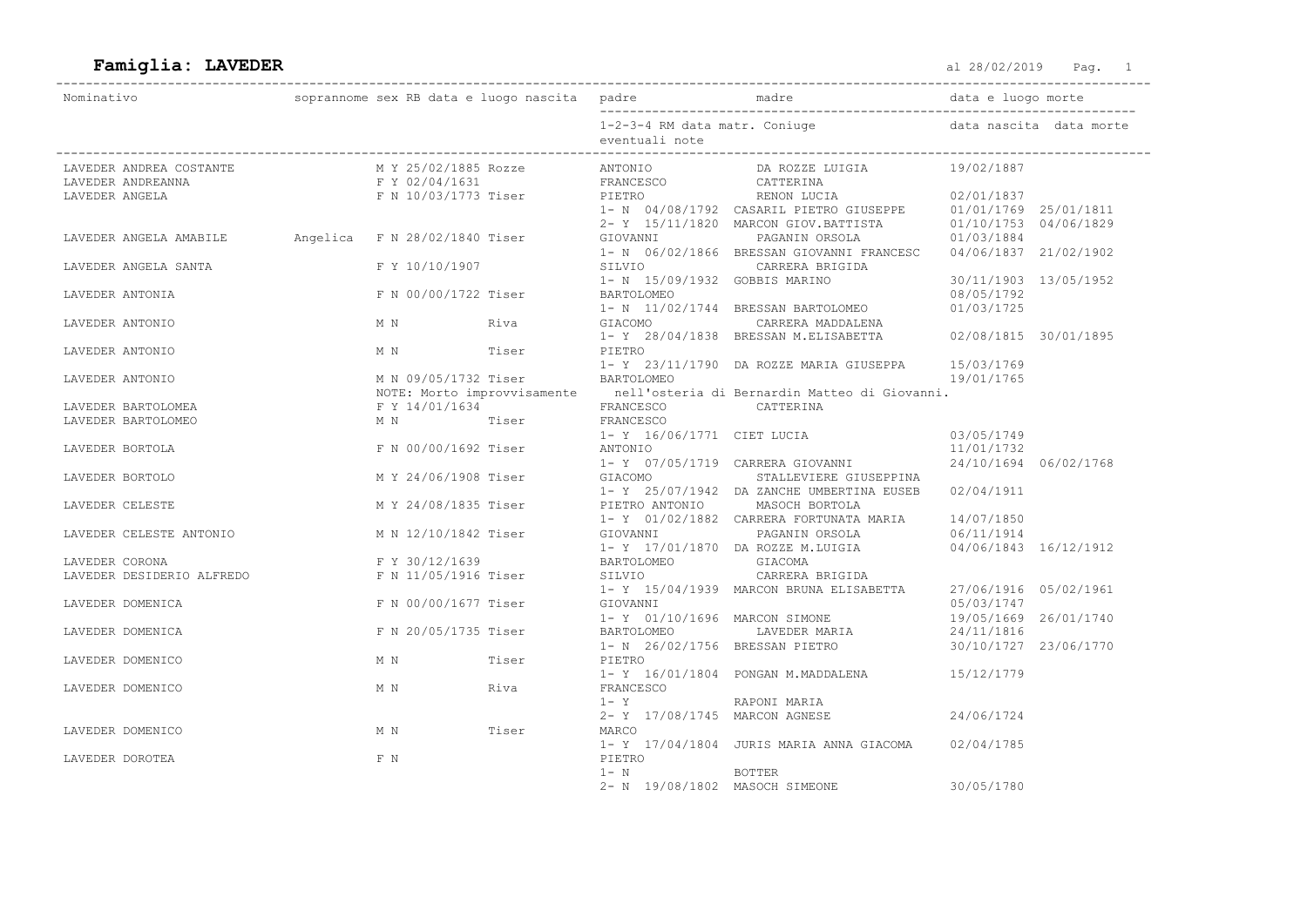Famiglia: LAVEDER Pag. 2

| Nominativo                                        |  |                                                            |       |            |                |                                                                                    |                       |  |
|---------------------------------------------------|--|------------------------------------------------------------|-------|------------|----------------|------------------------------------------------------------------------------------|-----------------------|--|
|                                                   |  |                                                            |       |            | eventuali note | 1-2-3-4 RM data matr. Coniuge by a change data nascita data morte                  |                       |  |
| LAVEDER ETTORE MARIA                              |  | M Y 19/08/1941                                             |       |            |                | GIUSEPPE GIOVANNI GOBBIS CARLOTTA<br>1- N 13/11/1965 FANTINEL GIACOMA              |                       |  |
|                                                   |  | NOTE: Vive in Belgio                                       |       |            |                |                                                                                    |                       |  |
| LAVEDER FRANCESCO                                 |  | M N                                                        | Tiser | MARCO      |                |                                                                                    |                       |  |
|                                                   |  |                                                            |       |            |                | 1- Y 31/01/1785 XXX M.DOMENICA                                                     |                       |  |
| LAVEDER GEREMIA                                   |  | F N                                                        |       | ANDREA     |                |                                                                                    |                       |  |
|                                                   |  |                                                            |       |            |                | 1- Y 30/07/1628 CAMINER MARGHERITA 19/06/1607                                      |                       |  |
| LAVEDER GIACOMO                                   |  | M Y 18/03/1626                                             |       |            |                | FRANCESCO CATTERINA                                                                |                       |  |
| LAVEDER GIACOMO                                   |  |                                                            |       |            |                |                                                                                    |                       |  |
| LAVEDER GIOV.BATTISTA                             |  | M Y 18/12/1799                                             |       |            |                |                                                                                    |                       |  |
| LAVEDER GIOV.BATTISTA                             |  | M Y 06/08/1807                                             |       |            |                | DOMENICO PONGAN M.MADDALENA                                                        |                       |  |
| LAVEDER GIOV. MARIA                               |  | MN Tiser                                                   |       | BORTOLO    |                |                                                                                    |                       |  |
|                                                   |  |                                                            |       |            |                | 1- Y 23/11/1659 DEON CATTERINA                                                     |                       |  |
| LAVEDER GIOVANNA                                  |  | F N                                                        |       |            |                |                                                                                    |                       |  |
|                                                   |  |                                                            |       |            |                | 1- Y 17/04/1993 BRESSAN GIANCARLO                                                  | 15/12/1969            |  |
| LAVEDER GIOVANNA                                  |  | F Y 14/05/1638                                             |       | XXX        |                | GIACOMA                                                                            |                       |  |
|                                                   |  | NOTE: Da Tiser                                             |       |            |                |                                                                                    |                       |  |
| LAVEDER GIOVANNA                                  |  | F N 00/00/1639 Tiser                                       |       | BARTOLOMEO |                |                                                                                    | 03/10/1708            |  |
|                                                   |  |                                                            |       |            |                | 1- Y 29/04/1663 DAL DON SIMONE                                                     | 10/04/1634            |  |
| LAVEDER GIOVANNA                                  |  | F N 14/03/1902                                             |       |            | BALSIMINO      | CARRERA ANGELA                                                                     |                       |  |
|                                                   |  |                                                            |       |            |                | 1- Y 03/01/1920 MASOCH DOMENICO PIETRO 31/10/1894                                  |                       |  |
| LAVEDER GIOVANNI                                  |  | M N                                                        | Tiser | GIOV.MARIA |                |                                                                                    |                       |  |
|                                                   |  |                                                            |       |            |                | 1- Y 25/02/1666 CASTELLAZZI DOMENICA 04/09/1644                                    |                       |  |
| LAVEDER GIOVANNI                                  |  | M N Tiser                                                  |       | MARCO      |                |                                                                                    |                       |  |
|                                                   |  |                                                            |       |            |                | 1- Y 26/09/1809 MARCON M.DOMENICA                                                  | 04/10/1782            |  |
| LAVEDER GIOVANNI                                  |  | M N Tiser                                                  |       | GIOVANNI   |                |                                                                                    |                       |  |
|                                                   |  |                                                            |       |            |                | 1- Y 23/11/1705 DELL'OLIVO LUCIA                                                   | 03/06/1682            |  |
| LAVEDER GIOVANNI                                  |  |                                                            |       |            |                | CATTERINA                                                                          |                       |  |
| LAVEDER GIOVANNI                                  |  | M Y 07/06/1628 FRANCESCO<br>M N 21/03/1830 Laveder ANTONIO |       |            |                | BRESSAN M.DOMENICA                                                                 |                       |  |
|                                                   |  |                                                            |       |            |                | 1- Y 12/08/1854 CASARIL LUCIA MARGHERITA 04/05/1833                                |                       |  |
| LAVEDER GIOVANNI ANDREA                           |  | M Y 01/01/1870                                             |       | ANTONIO    |                | DA ROZZE M.LUIGIA 13/01/1870                                                       |                       |  |
|                                                   |  | NOTE: Illeggittimo-Nato prima del matrimonio ???           |       |            |                |                                                                                    |                       |  |
| LAVEDER GIOVANNI MASSIMO                          |  | M N 01/05/1875 Tiser                                       |       | ANTONIO    |                | DA ROZZE LUIGIA 01/03/1913 Osp. Verona                                             |                       |  |
|                                                   |  |                                                            |       |            |                | 1- Y 30/05/1901 CARRERA ANGELA 22/01/1871 06/12/1918                               |                       |  |
|                                                   |  |                                                            |       |            |                | NOTE: Domiciliato Forc.Aurine Muore di polmonite Osp.di Verona                     |                       |  |
| LAVEDER GIOVANNI SEVERINO                         |  |                                                            |       |            |                | $M Y 05/01/1883 Rozze$ $M T O N T O N I 05/1887$ $D A R O ZZE LUIGIA$ $10/05/1887$ |                       |  |
| LAVEDER GIUSEPPE GIOVANNI Bepi Der M Y 06/11/1909 |  |                                                            |       | VINCENZO   |                | CASE AMALIA                                                                        |                       |  |
|                                                   |  |                                                            |       |            |                | 1- Y 16/08/1941 GOBBIS CARLOTTA LUIGIA CA                                          | 02/07/1914 00/00/1987 |  |
| LAVEDER GUGLIELMO                                 |  | M N 25/06/1889 Tiser                                       |       |            |                | CELESTE CARRERA FORTUNATA                                                          |                       |  |
|                                                   |  |                                                            |       |            |                | 1- Y 26/11/1914 CARRERA MARIANNA ADELE 11/03/1895                                  |                       |  |
| LAVEDER LUCIA EUGENIA                             |  | F N 13/12/1876 Tiser                                       |       | ANTONIO    |                | DA ROZZE LUIGIA                                                                    |                       |  |
|                                                   |  |                                                            |       |            |                | 1- Y 31/05/1900 REN FRANCESCO ROSALIO 03/10/1869                                   |                       |  |
| LAVEDER M.ELISABETTA                              |  | F Y 24/02/1797 Rozze                                       |       | ANTONIO    |                | DA ROZZE MARIA                                                                     |                       |  |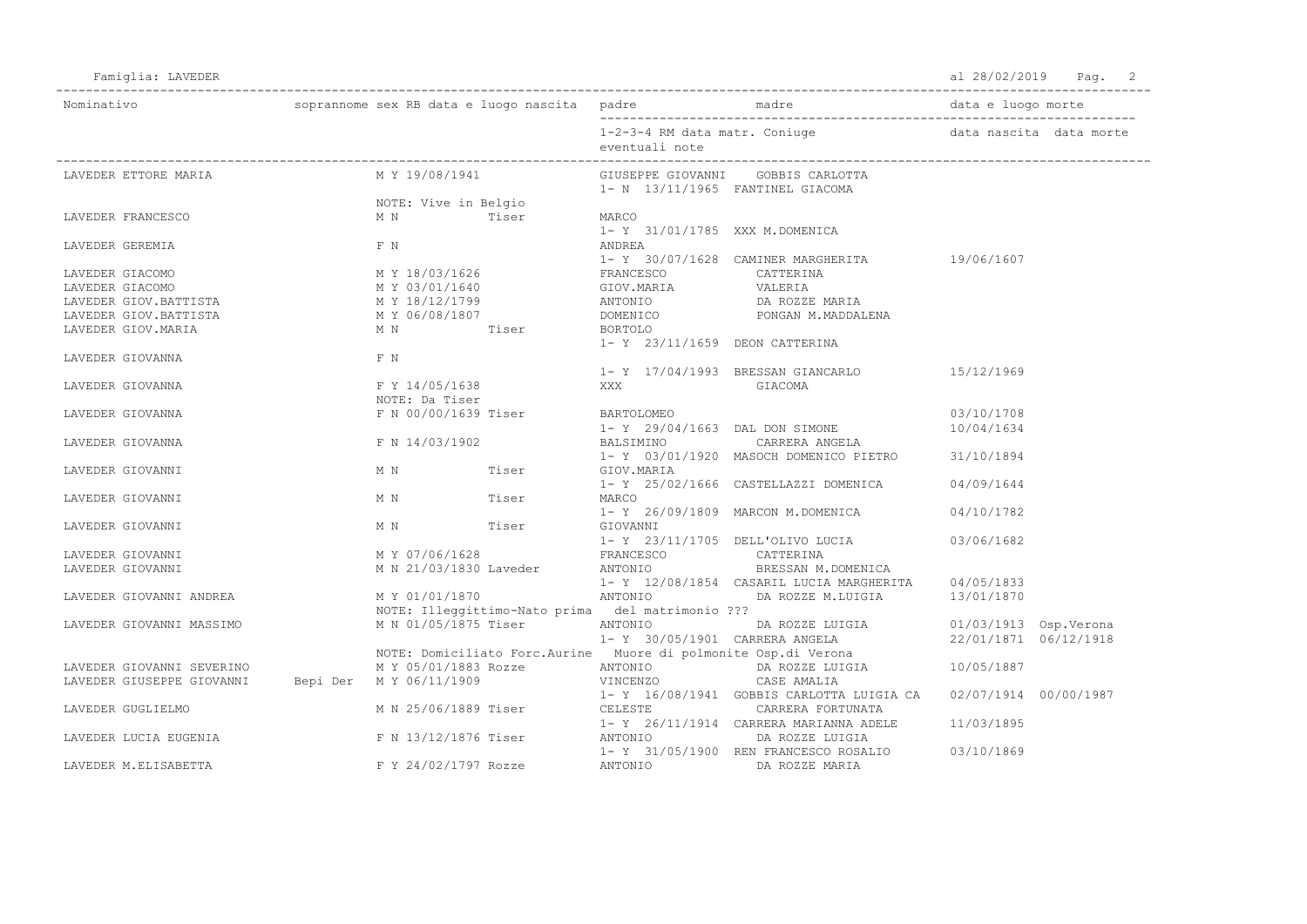Famiglia: LAVEDER Pag. 3

| Nominativo             |                                                                                |       |                                               |                                                                                                                                            |                       |                         |
|------------------------|--------------------------------------------------------------------------------|-------|-----------------------------------------------|--------------------------------------------------------------------------------------------------------------------------------------------|-----------------------|-------------------------|
|                        |                                                                                |       |                                               | 1-2-3-4 RM data matr. Coniuge                                                                                                              |                       | data nascita data morte |
|                        |                                                                                |       | eventuali note                                |                                                                                                                                            |                       |                         |
| LAVEDER MADDALENA      | F N<br>Tiser                                                                   |       | ANTONIO                                       |                                                                                                                                            |                       |                         |
|                        |                                                                                |       |                                               | 1- Y 03/05/1712 BELTRAME GIACOMO 19/06/1684                                                                                                |                       |                         |
| LAVEDER MARCO          | M Y 18/03/1639                                                                 |       | FRANCESCO                                     | CATTERINA                                                                                                                                  |                       |                         |
| LAVEDER MARCO          | M N 00/00/1743 Tiser                                                           |       |                                               |                                                                                                                                            | 26/06/1803            |                         |
| LAVEDER MARIA          | F N                                                                            | Tiser | ANTONIO                                       |                                                                                                                                            |                       |                         |
|                        |                                                                                |       |                                               | 1- Y 19/04/1722 DALLE FESTE MATTEO 11/03/1701 01/02/1782                                                                                   |                       |                         |
| LAVEDER MARIA          | F Y 24/01/1618                                                                 |       | ANTONIO                                       | MADDALENA                                                                                                                                  |                       |                         |
| LAVEDER MARIA          | F Y 05/07/1627                                                                 |       | FRANCESCO                                     | DOMENICA                                                                                                                                   |                       |                         |
| LAVEDER MARIA          | F Y 19/07/1634                                                                 |       | GIOV.MARIA VALERIA<br>Eisor DOMENICO CEALIIVI |                                                                                                                                            |                       |                         |
| LAVEDER MARIA          | F N 14/09/1761 Tiser                                                           |       | DOMENICO                                      | STALLIVIERE CATTERINA                                                                                                                      | 02/03/1829            |                         |
|                        |                                                                                |       | 1- Y 19/07/1780 GOBBIS GIACOMO                |                                                                                                                                            | 01/03/1756 20/12/1823 |                         |
| LAVEDER MARIA          | F N 17/05/1763 Tiser                                                           |       | BARTOLOMEO                                    |                                                                                                                                            |                       |                         |
|                        |                                                                                |       |                                               | $1-\quad Y \quad 28/05/1795 \quad CIET MARCON BARTOLOMEO \qquad \qquad 13/12/1766 \quad 16/08/1815$ ANTONIO DA ROZZE M.LUIGIA $10/04/1941$ |                       |                         |
| LAVEDER MARIA          | F N 00/00/1871 Aurine (?)                                                      |       |                                               |                                                                                                                                            |                       |                         |
|                        |                                                                                |       |                                               | 1- Y 25/06/1894 BELTRAME EUGENIO 30/09/1871 23/03/1911                                                                                     |                       |                         |
| LAVEDER MATTEO ANTONIO | M N Tiser                                                                      |       | PIETRO                                        |                                                                                                                                            |                       |                         |
|                        |                                                                                |       |                                               | 1- Y 21/01/1805 MASOCH M.DOMENICA 17/04/1785                                                                                               |                       |                         |
| LAVEDER N.N. (FEMMINA) | F Y 09/09/1610                                                                 |       | ANTONIO MADDALENA                             |                                                                                                                                            |                       |                         |
| LAVEDER N.N. (FEMMINA) | F Y 25/07/1636                                                                 |       | FRANCESCO CATTERINA                           |                                                                                                                                            |                       |                         |
| LAVEDER PASOUA         | F Y 14/04/1607                                                                 |       | ANTONIO                                       | MADDALENA                                                                                                                                  |                       |                         |
| LAVEDER PASQUALE       | M Y 28/03/1794 Rozze                                                           |       | ANTONIO                                       | DA ROZZE MARIA                                                                                                                             |                       |                         |
| LAVEDER PIETRO         | M N<br>Tiser                                                                   |       | BARTOLOMEO                                    |                                                                                                                                            |                       |                         |
|                        |                                                                                |       | $1 - Y$                                       | SALVADORI DOROTEA                                                                                                                          |                       |                         |
|                        |                                                                                |       | 2- Y 01/04/1771 BRESSAN GIACOMA               |                                                                                                                                            | 15/07/1745            |                         |
| LAVEDER PIETRO         | M N<br>Tiser                                                                   |       | DOMENICO                                      |                                                                                                                                            |                       |                         |
|                        |                                                                                |       | $1 - Y$                                       | STALLIVIERE CATTERINA                                                                                                                      |                       |                         |
|                        |                                                                                |       |                                               | 2- Y 15/07/1782 BRESSAN M.CATTERINA                                                                                                        | 10/05/1755            |                         |
| LAVEDER PIETRO         | M N Tiser                                                                      |       | MARCO                                         |                                                                                                                                            |                       |                         |
|                        |                                                                                |       |                                               | 1- Y 21/11/1709 DALLE FESTE TOMASINA                                                                                                       | 01/10/1683            |                         |
| LAVEDER REGINA         | F N 02/05/1888                                                                 |       | LORENZO                                       | SELLE MARIA                                                                                                                                | 05/01/1961            |                         |
|                        |                                                                                |       |                                               | 1- N 01/07/1908 CARRERA MATTEO                                                                                                             | 08/04/1879 04/03/1952 |                         |
| LAVEDER REGINA EVA     | F Y 02/02/1879 Rozze                                                           |       | ANTONIO                                       | DA ROZZE LUIGIA                                                                                                                            | 26/06/1939            |                         |
|                        |                                                                                |       |                                               | 1- Y 22/04/1903 DA ROZZE FORTUNATO ANTONI                                                                                                  | 20/07/1873            |                         |
|                        |                                                                                |       |                                               | 2- Y 22/08/1908 BRESSAN GIUSEPPE FRANCESC                                                                                                  | 27/02/1870 04/09/1951 |                         |
| LAVEDER RICCARDO       | M N 11/03/1956 Belluno                                                         |       | DESIDERIO ALFREDO                             | MARCON BRUNA ELISABETTA                                                                                                                    |                       |                         |
|                        |                                                                                |       |                                               | 1- Y 18/08/1979 RENON VIVIANA MARIA                                                                                                        | 10/05/1958            |                         |
| LAVEDER ROMINA         |                                                                                |       |                                               | RENON VIVIANA MARIA                                                                                                                        |                       |                         |
| LAVEDER SANTINA        | $F Y 02/12/1980$ Agordo RICCARDO<br>$F N 01/11/1877$ CELESTE<br>F N 01/11/1877 |       | CELESTE                                       | REN LUCIA                                                                                                                                  | 29/07/1956            |                         |
|                        |                                                                                |       |                                               | 1- Y 11/07/1900 DALLE FESTE NICCOLO' PASQ                                                                                                  | 01/04/1866 27/01/1922 |                         |
| LAVEDER SARA           | F Y 04/07/1983 Agordo                                                          |       | RICCARDO                                      | RENON VIVIANA MARIA                                                                                                                        |                       |                         |
|                        |                                                                                |       | 1- Y 13/09/2008 DA ZANCHE MIRKO               |                                                                                                                                            | 23/02/1979            |                         |
| LAVEDER SILVIA         | F N 10/03/1947 Tiser                                                           |       | BARTOLOMEO                                    | DA ZANCHE EUSEBIA                                                                                                                          |                       |                         |
|                        |                                                                                |       |                                               | 1- Y 29/07/1967 BELTRAME ROMANO VITO                                                                                                       | 08/05/1940            |                         |